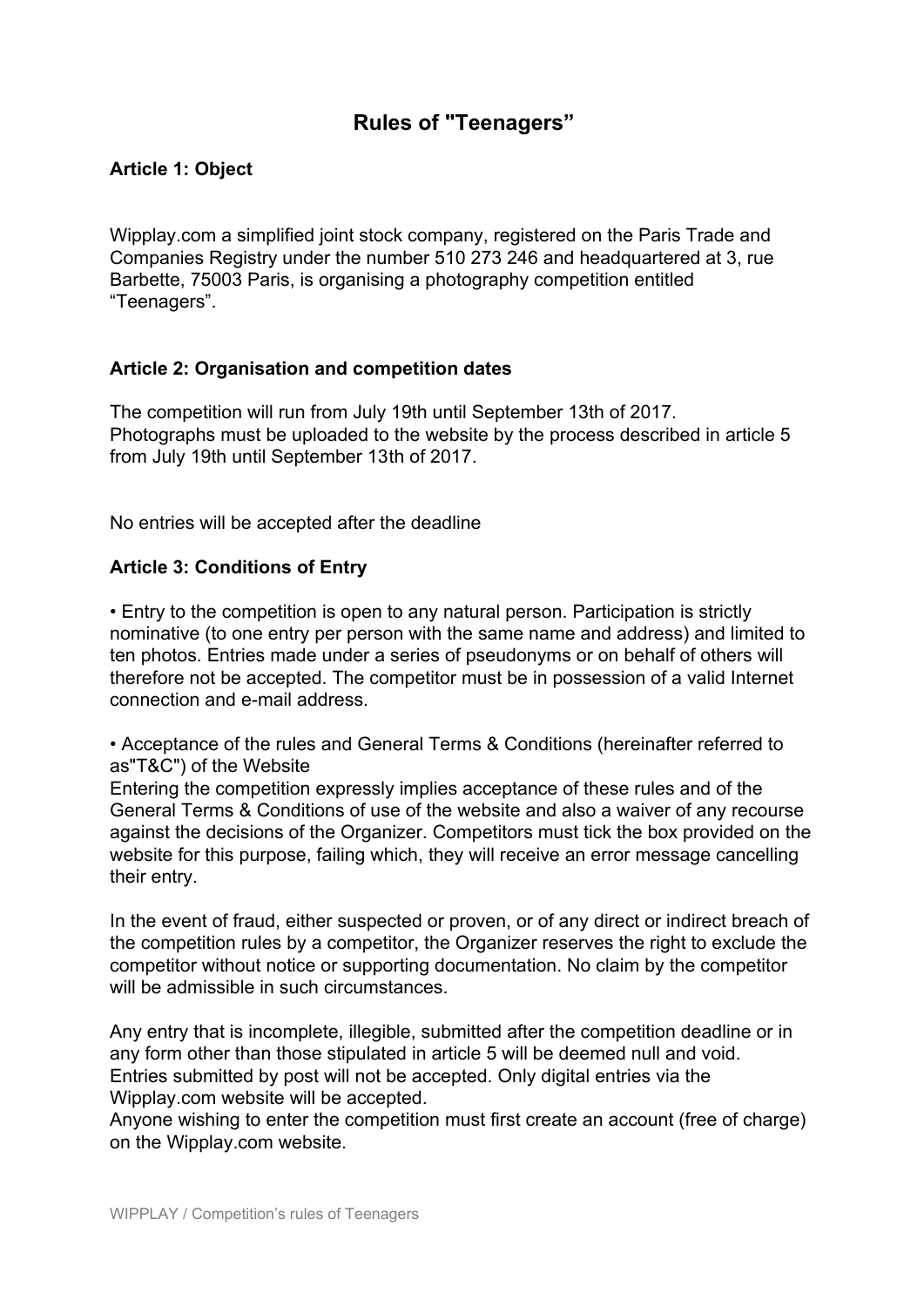# **Article 4: Intellectual property**

## **- Intellectual property of Wipplay.com**

All trade marks, logos, texts, icons, domain names and software accessible on the website, with the exception of creations uploaded by Wipplay.com members (i.e. the contributors), are the sole intellectual property of Wipplay.com. The fact of using the services accessible on the website and/or entering the competition does not under any circumstances constitute an authorisation to use or acquire any title over objects that are the intellectual property of Wipplay.com.

Intellectual property of the competition entrant

## **- Garanties**

The entrant declares and warrants that he/she holds all property rights, intellectual property rights, personality rights and in particular name and image rights to the individual(s) or item(s) represented in the photograph(s), attached to the photographs and/or, at the very least, holds all the authorisations that may be necessary for the organising companies to make use of the photographs, and in particular holds authorisations from the individual(s) or item(s) represented in the photograph(s) and/or from the assigne(es) and beneficiarie(s)and from the photographer :

- the right to reproduce the Photo or have it reproduced without limitation as to the number of reproductions, in full or in part, by any means or processes, on any media and any materials, whether existing or future, known or as yet unknown, and in particular on any paper or derived medium, or plastic, digital, magnetic, electronic or computer medium, via downloading, or in videograms, CD-Roms, CD-Is, DVDs, discs, diskettes, or networks; WIPPLAY / Competition's rules of « Teenagers ».

- the right to display the Photo or have it displayed by any broadcasting means or other means of communication, whether existing or future, known or as yet unknown, in particular via any online telecommunication networks, such as the Internet, intranets, digital television networks, transmission by terrestrial broadcasting, by satellite, by cable, WAP, interactive telematic systems, downloading, data transmission, or wired or wireless telephone networks.

- Images « coups de cœur »: the photographs " coups de coeur" « Teenagers» from July 19th until September 13th of 2017.

### • Copyright

The entrant declares and warrants that he/she holds all property rights, intellectual property rights, personality rights and in particular name and image rights to the individual(s) or item(s) represented in the photograph(s), attached to the photographs and/or, at the very least, holds all the authorisations that may be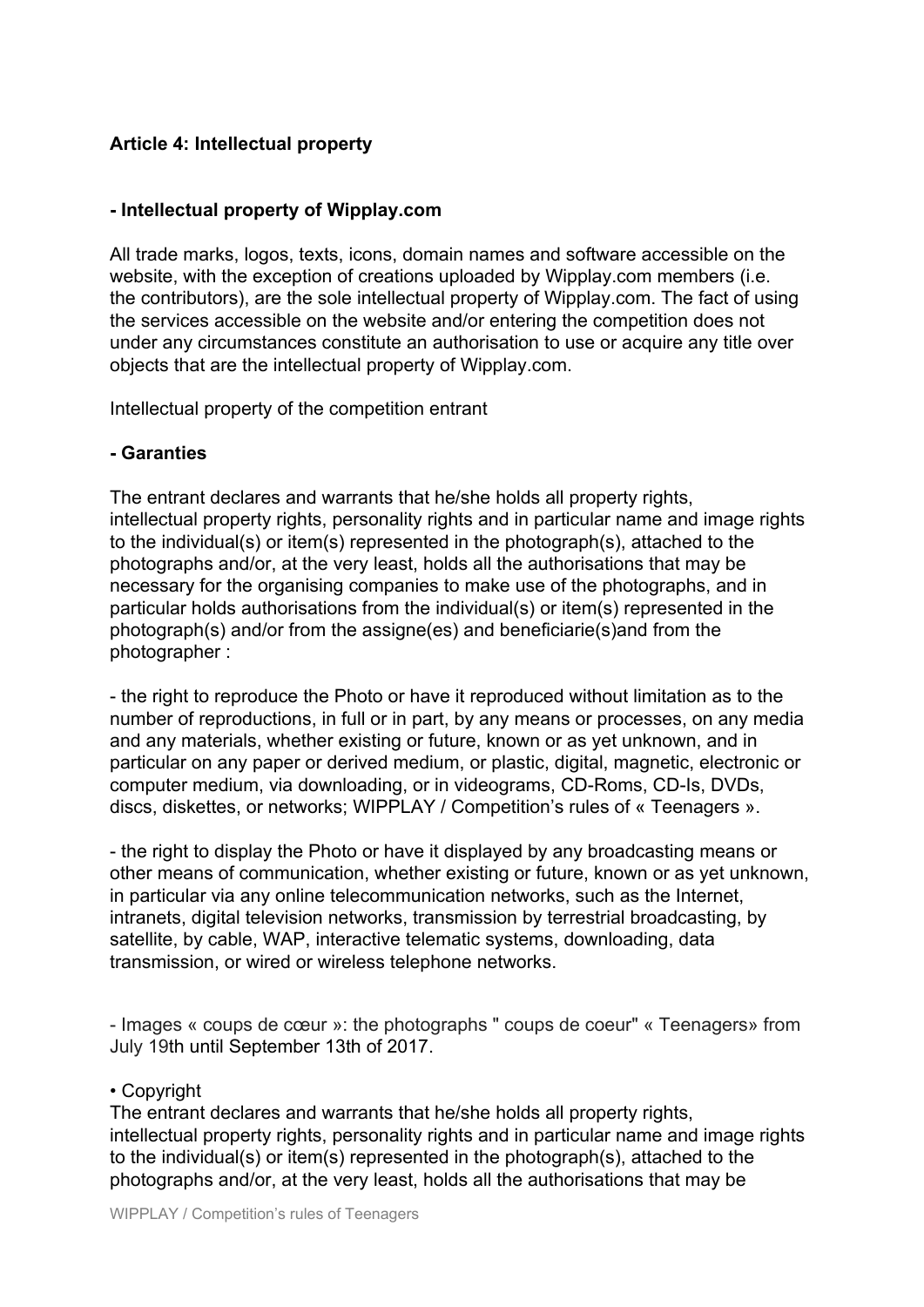necessary for the organising companies to make use of the photographs, and in particular holds authorisations from the individual(s) or item(s) represented in the photograph(s) and/or from the assigne(es) and beneficiarie(s)and from the photographer.

## **• Winning photographs**

However, a Member who has entered one of his/her photographs in a contest accepts that it may – if it is in any way awarded (number of views, winner of the contest, receiver of the most votes, etc.), – be displayed and/or published, edited or modified in accordance with the conditions set out hereinafter, without any remuneration or recompense other than the prize won as defined in the Competition Rules.

A Member whose photograph wins an award (hereinafter referred to as the "Photo") declares that he/she transfers to the Company, on an exclusive basis and free of charge, his/her intellectual property rights attached to the Photo as specified hereinafter, in order to enable the Company to disseminate or publicize the Photo. In this regard, the Member grants to the Company, in particular, the following rights:

## **• Right of quiet possession**

The member warrants Wipplay full and quiet possession, free and clear of all easement, of the rights granted under the terms of this agreement, and warrants Wipplay against any disturbance or claim or assertion of superior title and against any action for fraud arising from the elements provided by the member under the terms of this agreement.

# **Article 5: Terms of entry**

• Principle of free entry

Entering the competition is not free, since we do not refund the cost of connection to the website.

- Photographs must be uploaded to the Wipplay.com website from July 19th until September 13th of 2017.

. No entries will be accepted after the deadline.

• Photographs must be submitted to the website in digital format only. Formats accepted: jpg, gif, png and in a high quality for the print.

### **Article 6: Competition process**

Two types of prize will be awarded:

. The jury prize

. The audience prize

WIPPLAY / Competition's rules of Teenagers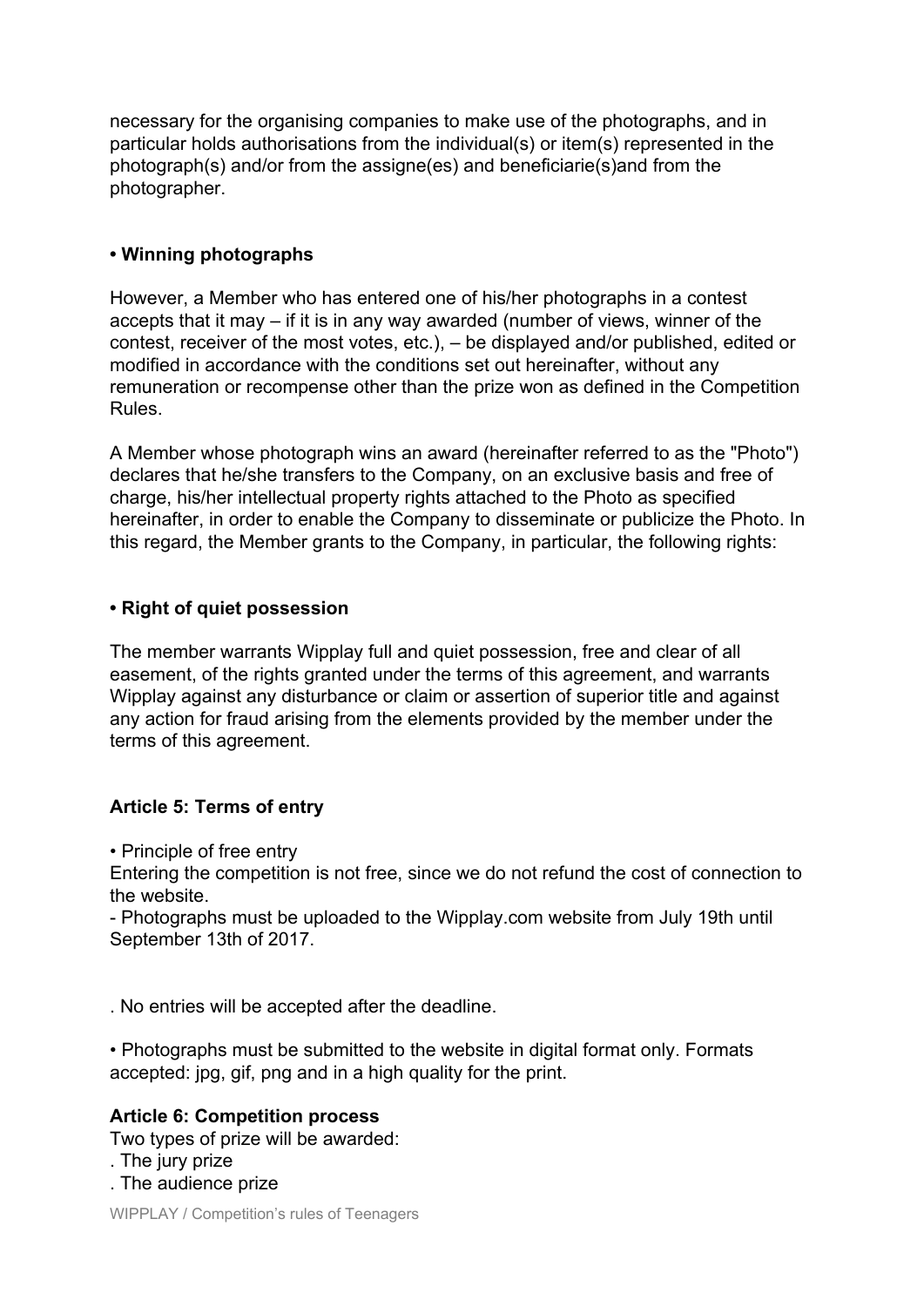. The jury prize will be awarded to the 1 best photograph

. The audience prize will be awarded to the 3 photographs receiving the highest number of votes from website visitors over the competition period.

In the event of a tie between two or more photographs, the photograph first uploaded to the website will be declared the winner.

### **Article 7: Awards**

#### **JURY PRIZE**

**1st prize: A pocket of 40 polaroids 2nd prize: A pocket of 30 polaroids 3rd prize: A pocket of 20 polaroids**

#### **AUDIENCE AWARD**

**1st prize: The book "Le nom qui efface la couleur" - Israel Arino 2nd prize: The book "Conte d'hiver - conte d'été" - Catherine Henriette 3rd prize: The book "Un été" - Marion Poussier**

**\*If no-available, we offer the equivalent**

### **Article 8: Liability**

#### • Liability of Wipplay.com

The Organizer will take all necessary measures to ensure compliance with these rules, but accepts no liability should the competition have to be modified, postponed or cancelled, with or without notice, for any reason whatsoever.

The Organizer reserves the right to interrupt the competition or reschedule its running period at any time and without notice.

In the event of fraud, either suspected or proven, or of any direct or indirect breach of the competition rules by a competitor, the Organizer reserves the right to exclude the competitor without notice or supporting documentation. No claim by the competitor will be admissible in such circumstances.

The Organizer accepts no liability for any damage arising from loss of data or images uploaded to the website. Competitors are responsible for keeping a lasting copy of any image uploaded to the website.

The Organizer accepts no liability for any damage of whatever nature caused to the competitor or to any other individual or legal entity arising from the taking of photographs entered for the competition. WIPPLAY / Competition's rules of "Close-up" The Organizer accepts no liability for any difficulties relating to the dissemination and uploading of data and images.

In the event of an act of God, the Organizer reserves the right to cancel, cut short or suspend the competition in advance of the closing date for entries.

By virtue of this clause, prize-winners may not claim compensation of any sort for any direct or indirect damage of any nature whatsoever suffered during the organisation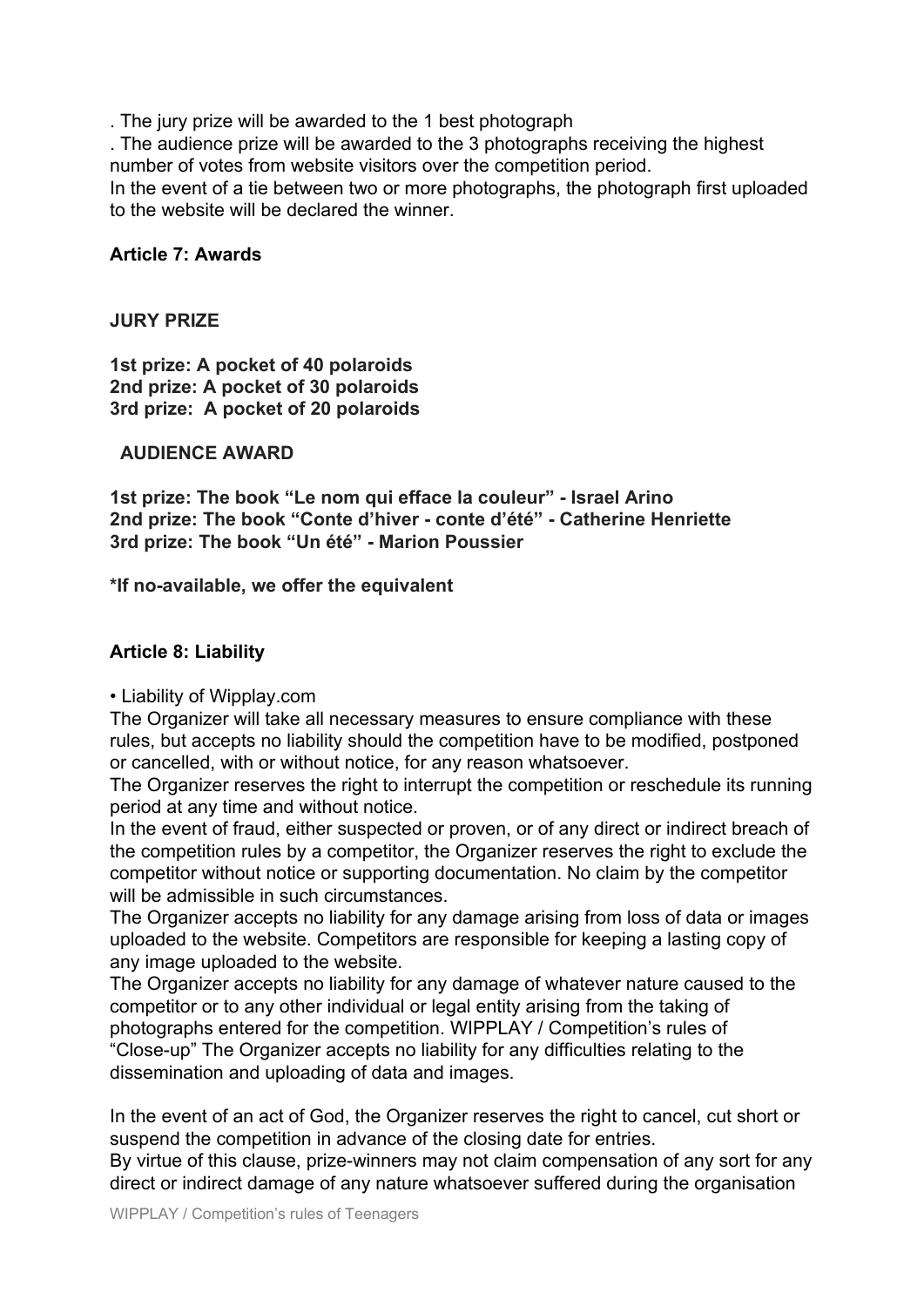of the competition.

• Entrant's liability

The competition entrant accepts full liability for the content (design objects, buildings, individuals, etc.) of the images submitted to the Organizer.

In any event, the entrant undertakes to submit a photograph or photographs compliant with the intellectual property rights of third parties and with all current legislation and generally consistent with the preservation of public order and decency.

Should these rules be breached, the Organizer reserves the right to close the account

of the entrant responsible without notice and without damage to the rights of the company or of any third party to engage in further appropriate action against the entrant.

In any event, the entrant warrants the Organizer against any legal action that might be brought as a consequence of the photograph created by the entrant.

# **Article 9: Claims**

Any request or claim concerning the running of the competition and the basis on which prizes are awarded must be submitted to Wipplay.com by registered letter with acknowledgement of receipt within four months of the final competition closing date, to the following address:

Concours «Teenagers» Wipplay.com 3, rue Barbette 75003 Paris

# **Article 10: Access to the rules**

A copy of the competition rules may be downloaded from the website or will be sent to anyone submitting a written request to the following address:

Concours «Teenagersr» Wipplay.com 3, rue Barbette 75003 Paris

No information will be provided by telephone. WIPPLAY / Competition's rules of «Teenagers»

### Article 11: Personal data

In accordance with the French data protection act, the Loi Informatique et Liberté, no. 78-17 of 6 January 1978, competition entrants have the right to access, modify, rectify and delete their personal data.

To exercise this right, simply write to us at: